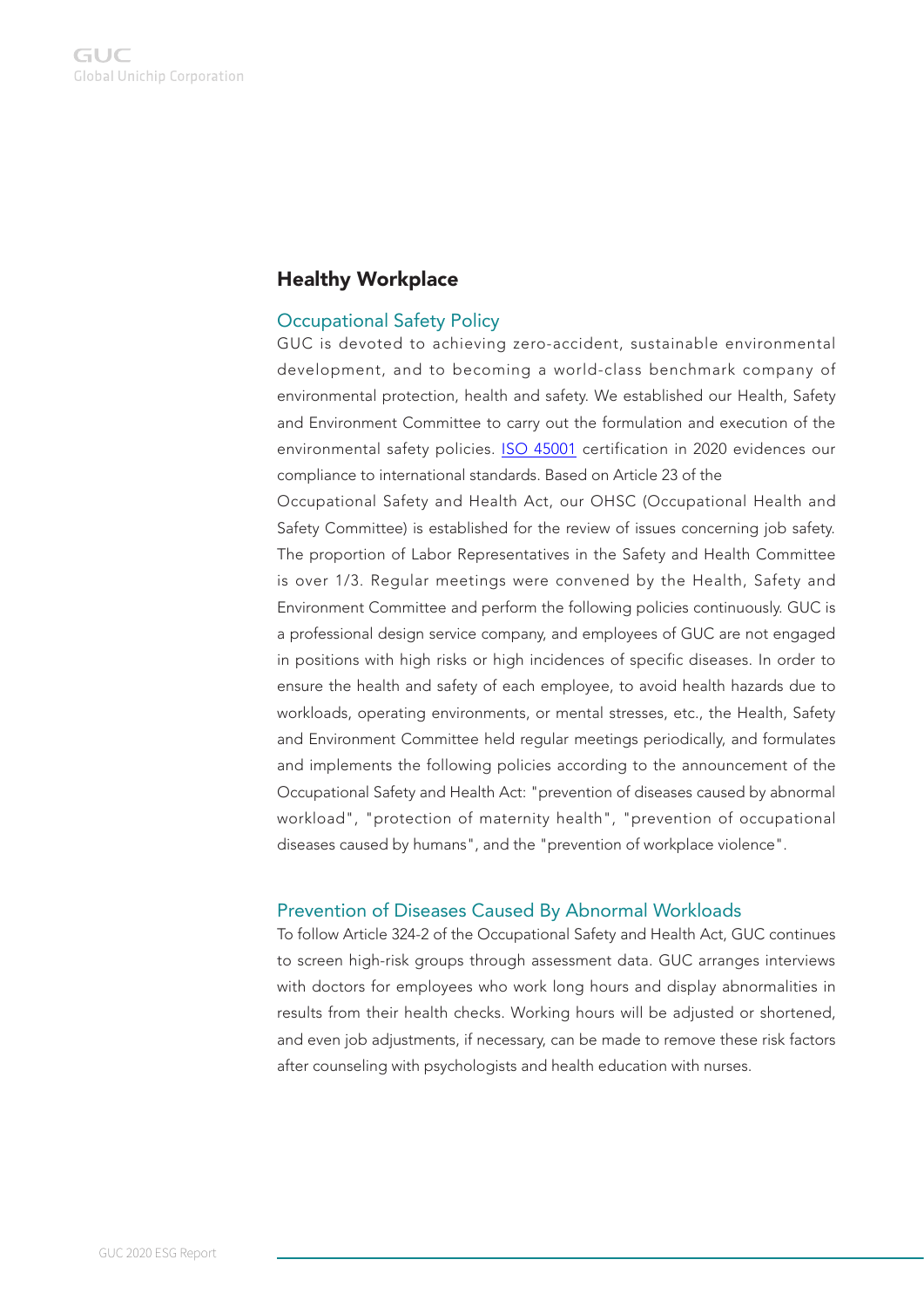In 2020, GUC assisted seven high-risk and 17 mid-risk employees with health management activities such as doctor consultations and autonomic nerve detection.

## Protection of Maternity Health

In accordance with Article 30 and Article 31 of the Occupational Safety and Health Act and Article 39 of the Enforcement Rules of the same law, GUC offers lactation rooms that provide comprehensive care and assistance for our employees. We keep track of employees who are pregnant and returning to work after parental leave, including individual hazard assessments, graded management, health protection, and other fitness assessments with a doctor before and after childbirth. We also provide job adjustments if necessary. In 2020, a total of 13 employees (two pregnant, 11 within one year after parental leave, and three nursing mothers) were assisted.

#### Prevention of Occupational Diseases Caused by Humans

This project is in place to prevent work-related musculoskeletal hazards and injuries due to long-term exposure to poorly designed working environments, repetitive work, and bad working posture. The "Prevention of Occupational Diseases Caused by Humans" is re-evaluated and improved every year to contribute to a healthy, comfortable work area.

GUC's operating environment is mainly administrative operations, which may result in occupational diseases due to prolonged sitting postures, excessive use of eyes, incorrect posture, etc. In 2020, the "Nordic Musculoskeletal Questionnaire, NMQ" was used to investigate employees' physical conditions and screen target cases suspected of having musculoskeletal hazards. We arranged professionals to give health and medical advice, and develop improvement plans according to the evaluation results of doctors. In 2020, a total of 45 employees scored three and above in the NMQ, and two were arranged to have one-to-one physical therapy consultations and work environment adjustments.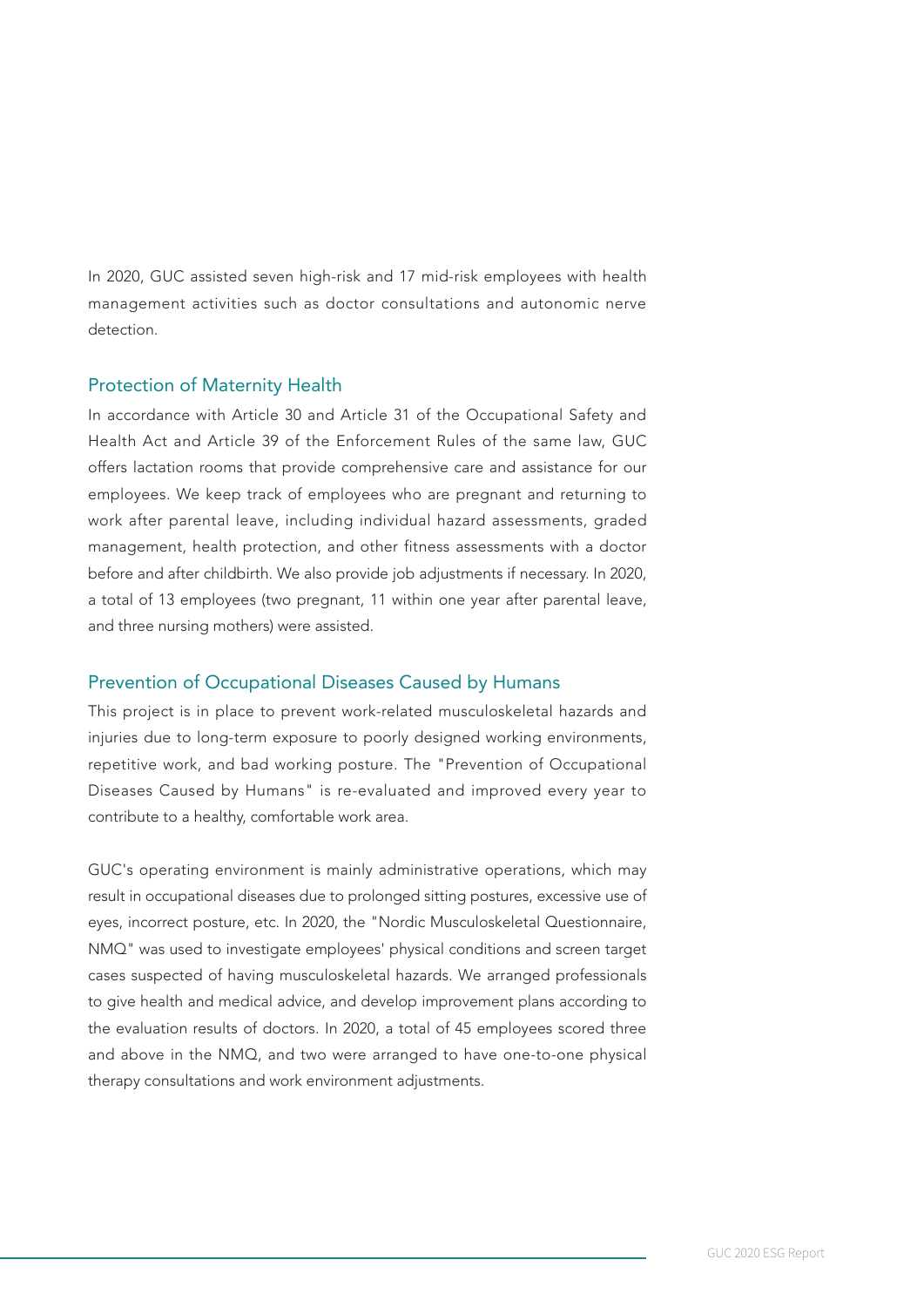## Prevention of Workplace Violence

This plan was initiated to protect employees from physical or mental harm in the case of workplace violence. It ensures the safety, and physical and mental health of employees.

## Occupational Safety-Related Training

To provide a healthy and safe work environment, and to prevent similar incidents, GUC incident training and employee repeat training take incident investigation and analysis of our employees' awareness of the causes and avoidance of workplace incidents. A 3-hour occupational safety training (including work safety and training) is covered in an Orientation class so that every employee learns and knows essential safety knowledge. 76 participants in total concluded a 100% participation rate this year.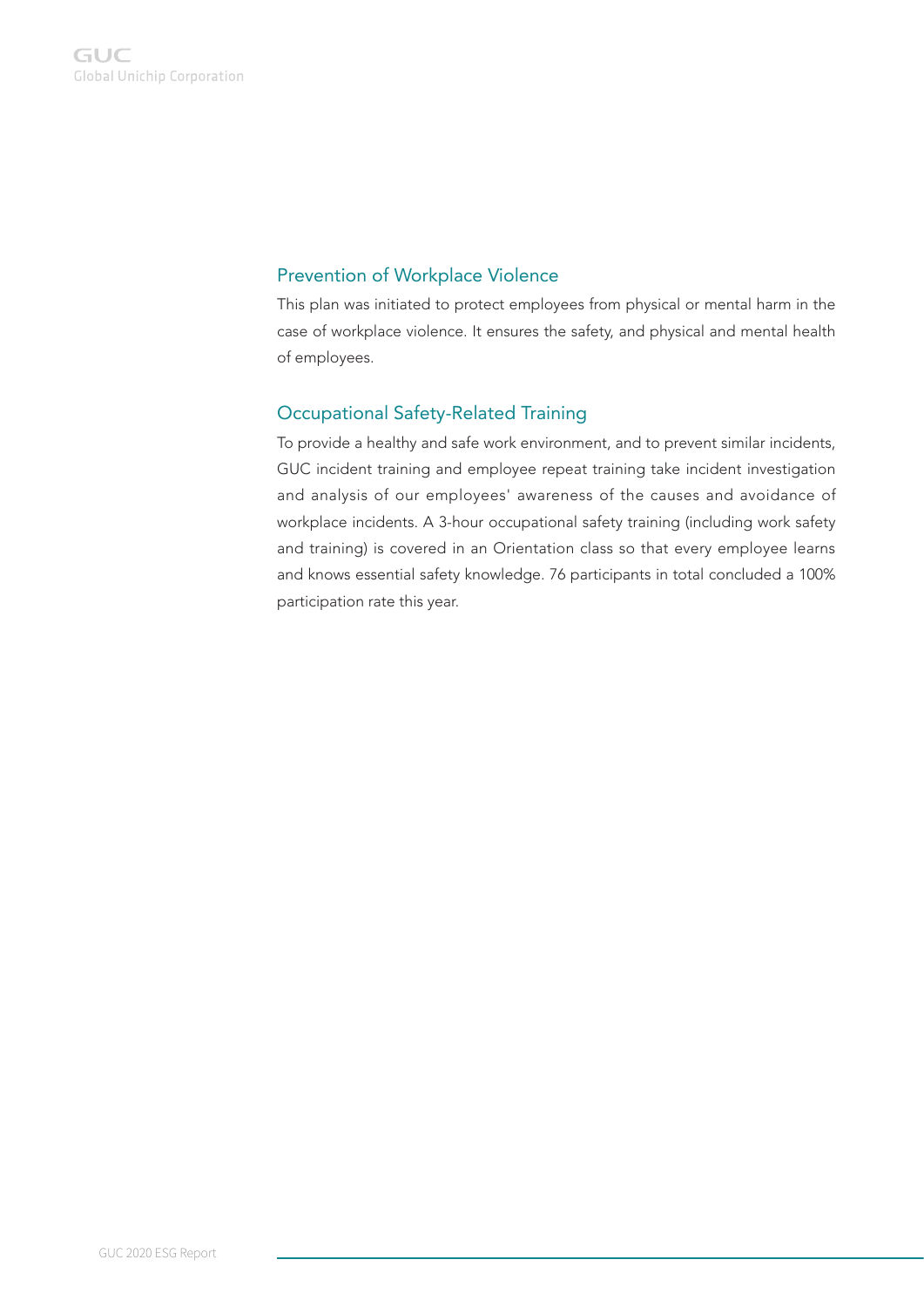| Employee Type                |                      | 2020 Training Course                                                              | Participants | <b>Hours</b>   |
|------------------------------|----------------------|-----------------------------------------------------------------------------------|--------------|----------------|
| Newly-Hired                  | General<br>Training  | Newly-Hired<br>Occupational Health<br>and Safety Training                         | 76           | 3              |
| Existing<br><b>Employees</b> | General<br>Training  | <b>Emergency Escape</b><br>Training                                               | 372          | 1              |
|                              | Specific<br>Training | Self-Defense Fire<br>Team Drill                                                   | 26           | 3              |
|                              |                      | First-Aid Primary<br>Training                                                     | $\mathbf{1}$ | 18             |
|                              |                      | Occupational<br>Health and Safety<br>Management System<br>Article Explanation     | 8            | $\overline{2}$ |
|                              |                      | Occupational Health<br>and Safety Laws<br>and Regulation<br>Verification Training | 8            | 1              |
|                              |                      | ISO 45001 Hazard<br>Verification Risk<br>Assessment Training                      | 8            | $\overline{2}$ |
|                              |                      | Occupational Health<br>and Safety Target<br>and Program Setup<br>Training         | 8            | 1              |
|                              |                      | ISO 45001 Internal<br>Auditor Training                                            | 9            | 3              |
|                              |                      | Occupational<br>Health and Safety<br>Management<br>Personnel Job<br>Training      | 1            | 15             |
| Total                        |                      |                                                                                   | 517          | 49             |

# ▼ GUC 2020 Occupational Health and Safety Training Course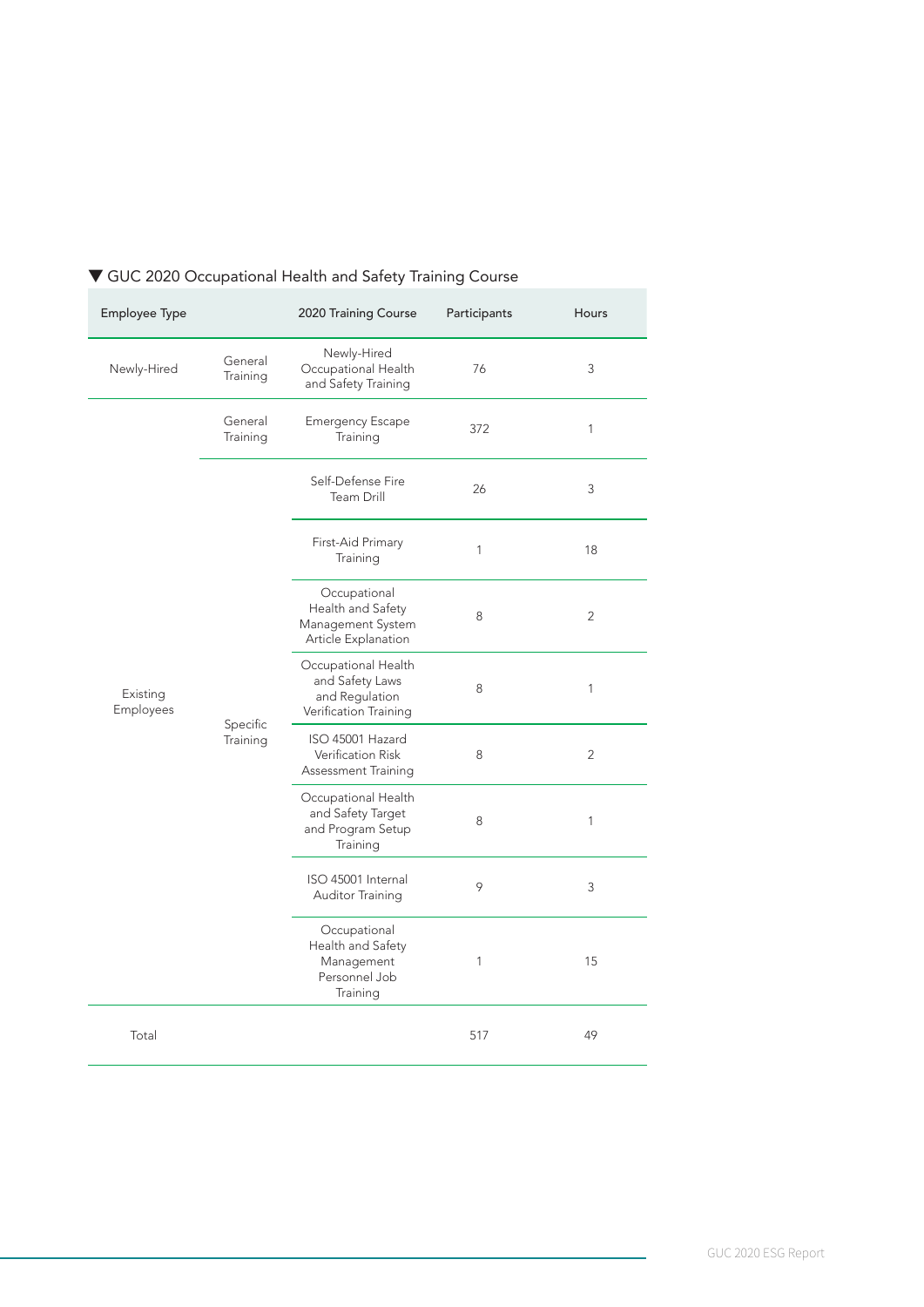# Better Health

As the foundation of a company lies in its employees, the foundation of an employee is health. It is the source of efficient work and innovative thinking. GUC promotes each staff member to take on the concept of accountability, especially for their own health. The incorporation of a good diet and proper exercise into daily life, and attention to our own health condition is encouraged.

Together with local medical services, GUC provides our employees with professional one-on-one consultations, health lectures, vaccination services, blood donations, EAP, and current healthcare. It is through this that employees receive proper health education and professional advice from nurses. Our goal is to create a healthsupported workplace, enhance health awareness, and strong health. In 2020, a total of 623 employees participated in 15 health-related sessions, received HPA healthy workplace certificates, and health promotion marks.

- Offering educational training programs to improve employees' awareness of safety, health, and environmental protection issues.
- Mapping out various health improvement plans to ensure employees' physical and psychological wellness.
- 623 employees participated in 15 health-related sessions in 2020.
- Regular health and safety information to develop and strengthen staff safety and health concepts.
- Ensuring our operations and services meet or exceed applicable regulations and standards for environmental protection, health, and safety.
- Ensuring a safe work environment to prevent work injury and illness.
- Staying abreast of global issues of environment protection, health, and safety. And evaluate risks and take effective risk management measures.
- Strengthen the awareness and responsibility of all employees for environmental safety and health, and establish a friendly environmental health and safety culture.
- Enhancing performance of environment protection, health, and safety with suppliers through experience sharing and collaboration.
- Setting New Goals: Zero-accidents in 2020.
- Laying out environmental inspection procedures and regulations, such as:
	- 1. Management procedures for examining, measuring and testing facilities
	- 2. Management plans for plant patrolling
	- 3. Maintenance and auto-checking
	- 4. Common regulations for hazardous products and labeling of hazardous substances
	- 5. Operating procedures for electrical equipment